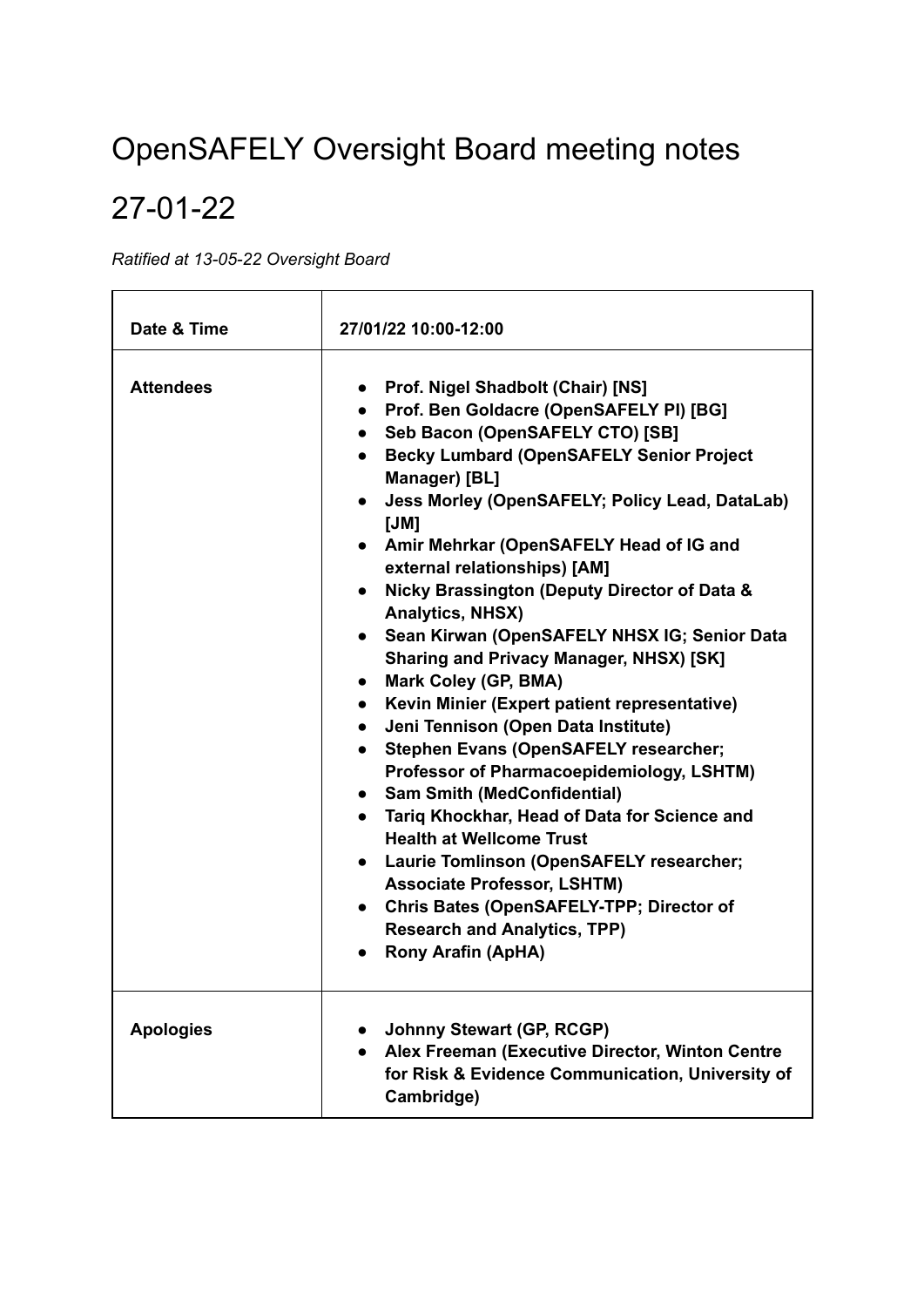## **Agenda:**

Documents circulated in advance:

- Meeting notes 30-09-21 [OpenSAFELY](https://www.opensafely.org/governance/opensafely-oversight-board-meeting-notes-2021-09-30.pdf) Oversight Board (for approval)
- Pre-read update from OpenSAFELY

| <b>Item</b>    | $10:00 -$<br>12:00 | <b>Topic</b>                                                                                                                                                                                                                                                                                                              |
|----------------|--------------------|---------------------------------------------------------------------------------------------------------------------------------------------------------------------------------------------------------------------------------------------------------------------------------------------------------------------------|
| 1              | $10:00 -$<br>10:10 | Introduction from the Nigel Shadbolt (chair)<br>Request for AOB<br><b>Review TOR</b> (inc. introduction of Nicky Brassington and<br>Laurie Tomlinson and addition to core membership)<br><b>Review actions</b>                                                                                                            |
| $\overline{2}$ | $10:10 -$<br>10:30 | New developments and progress against milestones (Ben Goldacre)<br>Resource<br><b>Staff</b><br>$\bullet$<br>Structures (owners for copiloting, output checking, curation)<br><b>Datasets</b><br>$\bullet$<br>Research outputs<br>$\bullet$<br>Tech (Sebastian Bacon)<br>Onboarding of external researchers (Amir Mehrkar) |
| 3              | $10:30 -$<br>11:00 | Patient and Public Involvement and Engagement (Jessica Morley)                                                                                                                                                                                                                                                            |
| $\overline{4}$ | $11:00 -$<br>11:10 | <b>BREAK</b>                                                                                                                                                                                                                                                                                                              |
| 5              | $11:10 -$<br>11:50 | Open Discussion (Nigel Shadbolt)                                                                                                                                                                                                                                                                                          |
| 6              | $11:50 -$<br>12:00 | AOB (ALL)                                                                                                                                                                                                                                                                                                                 |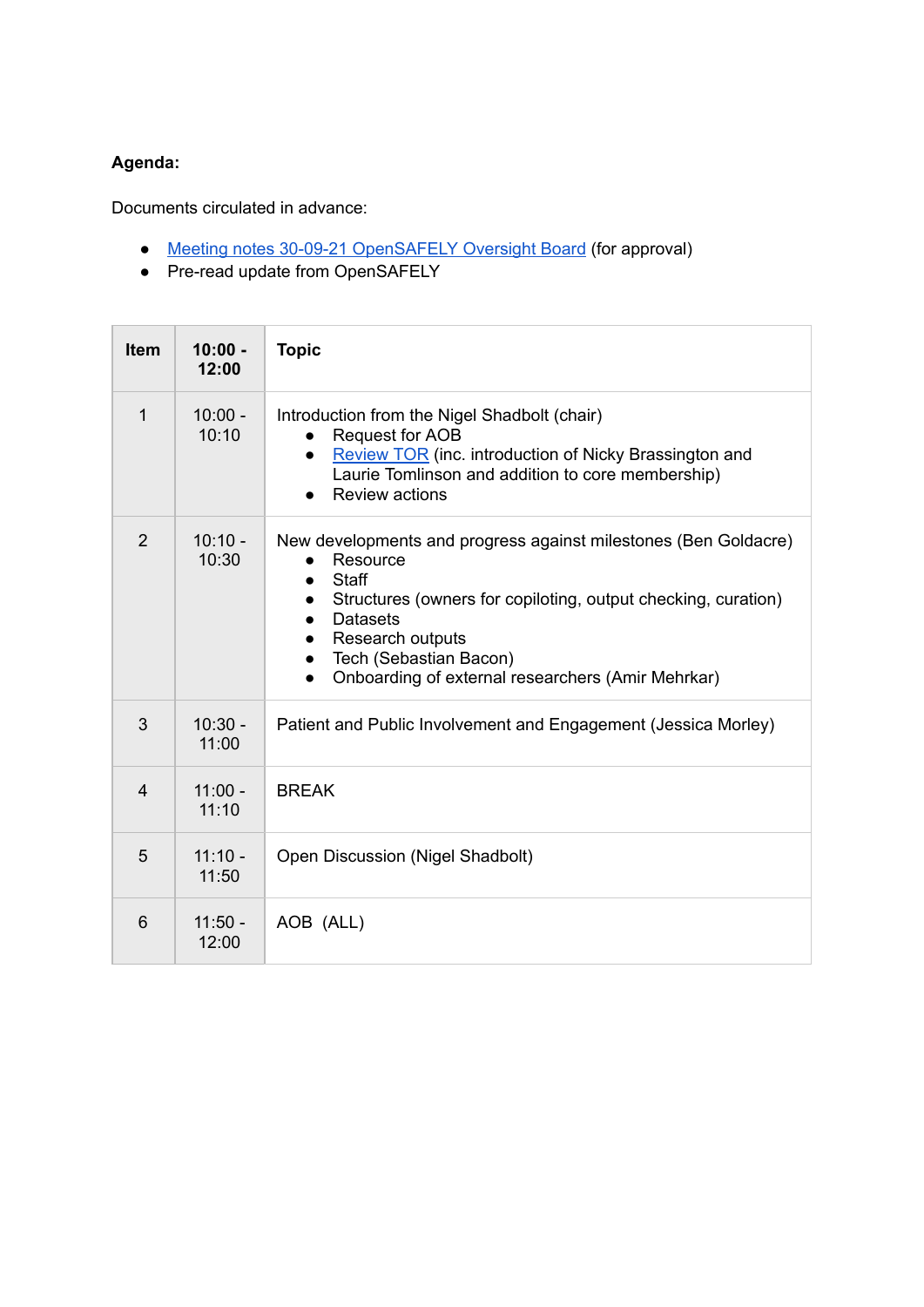## **Item 1: Introduction from the Chair, Nigel Shadbolt**

*Decisions:*

• Meeting notes ratified

*Discussion points:*

- The Chair welcomed Nicky Brassington Deputy Director, NHSX, and Laurie Tomlinson, Clinical epidemiologist, LSHTM, to the core membership of the advisory board.
- It was agreed no further changes to the TORs were required.
- Actions from previous meeting were reviewed. It was agreed to keep item 10 open (letter of support for longer term, platform funding).
- There was a discussion about who else to include on the OpenSAFELY board in the future.

#### *Actions*

*● None*

## **Item 2: New developments and progress against milestones: Ben Goldacre**

#### *Decisions: None*

#### *Discussion points:*

*● Resource:*

The board was updated with key funding streams including the philanthropic donation from The Peter Bennett Foundation, an NHS Service contract and an NIHR grant looking at Community deployment of monoclonal antibody treatment for treatment of COVID. In general it is difficult to identify funding for the platform and this is a priority for the team.

*● Staff:*

The board heard that the OpenSAFELY team continues to expand. Recent recruitment includes an Engineering Team Lead and a Product Manager in the technical team, as well as three Clinical Informaticians delivering the work for the NHS service contract. Future plans include building the research team with traditional epidemiologists, as well as policy and public engagement roles, a teaching lead and a lead for monitoring service disruption. The technical team are also creating an internship scheme.

*● Structures:*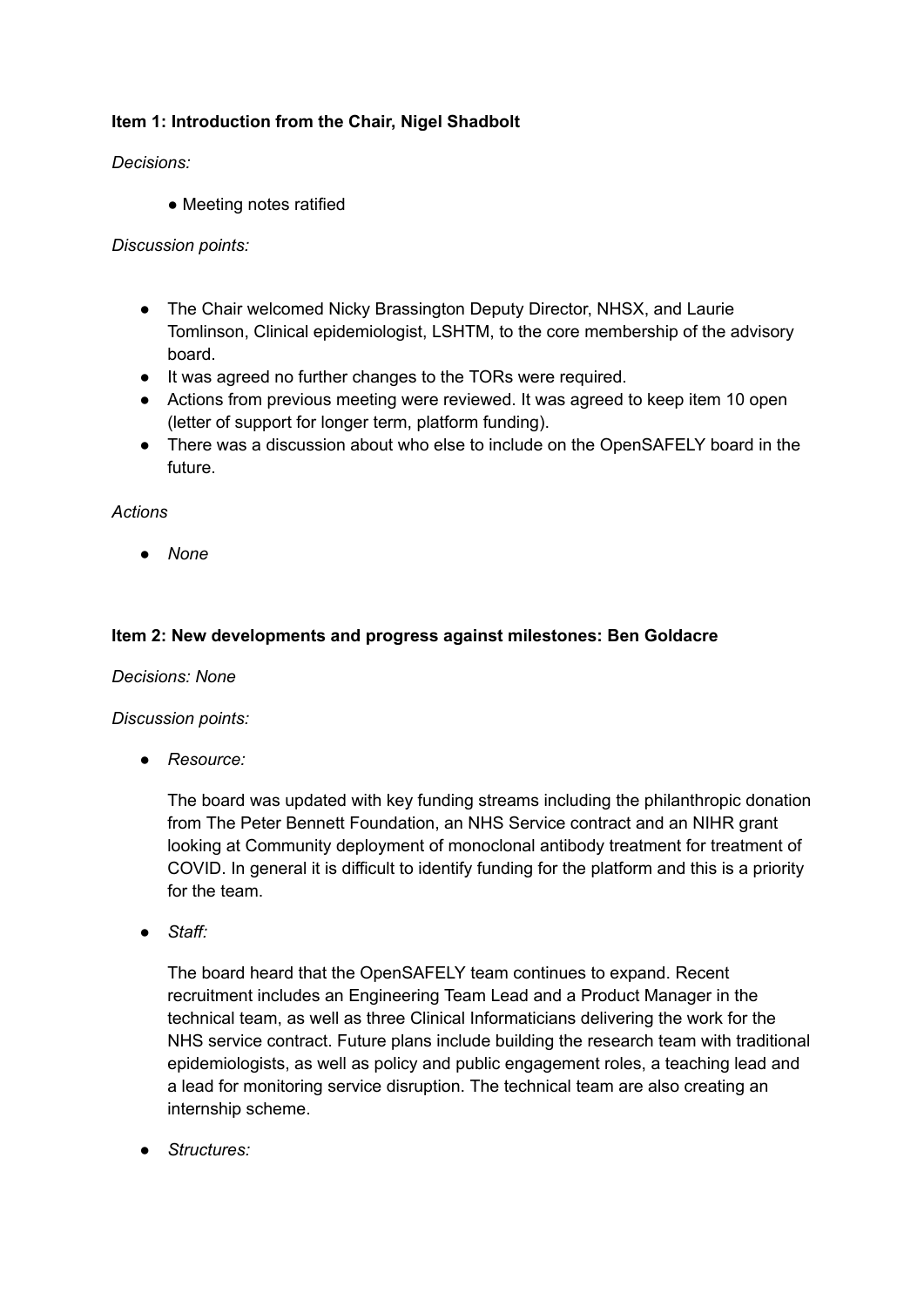Updates were provided on the internal structures that OpenSAFELY is implementing to enable team members to develop leadership skills, owning workstreams. This include: a Co-pilot lead to support the external onboarding offering to users of OpenSAFELY; Output checking lead to overseeing the delivery of disclosure control of research outputs, Data curation lead for best practice on automating validation strategies.

*● Datasets:*

An update on the demand for data sets to be ingested into OpenSALFEY was provided, with 13 data sets requested.

*● Research outputs overview:*

There has been a large amount of research activity with both internal and external projects, several outputs are expected this quarter.

*● Tech:*

The board was provided with an update on the main focus of work which is restructuring the component previously known as "cohort extractor". It will now be called "data builder". The restructure/rewrite is aimed at taking lessons learned from working with current users e.g. LSHTM and OpenSAFELY's own analyst team, and making them generally applicable more widely. End users will benefit from a more expressive query language that allows complex logic to be expressed without the verbose workarounds that are sometimes currently necessary.

*● Onboarding of external researchers*

An update was provided to the board on external research projects. Projects have only been rejected where topics were unfeasible. Double review of outputs in place and training is being provided to expand output checkers at LSHTM. A new web based application process is now in place.

*Actions:*

None

## **Item 3: Patient and Public Involvement and Engagement (Jessica Morley)**

*Decisions:*

It was agreed that Kevin Minier would be involved in PPIE project delivery and involved in recruitment.

#### *Discussion points:*

- An overview of the plans for PPIE and OpenSAFELY for the next 6 months were shared by Jessica Morley.
- Plans include hiring a full time engagement lead to deliver the project.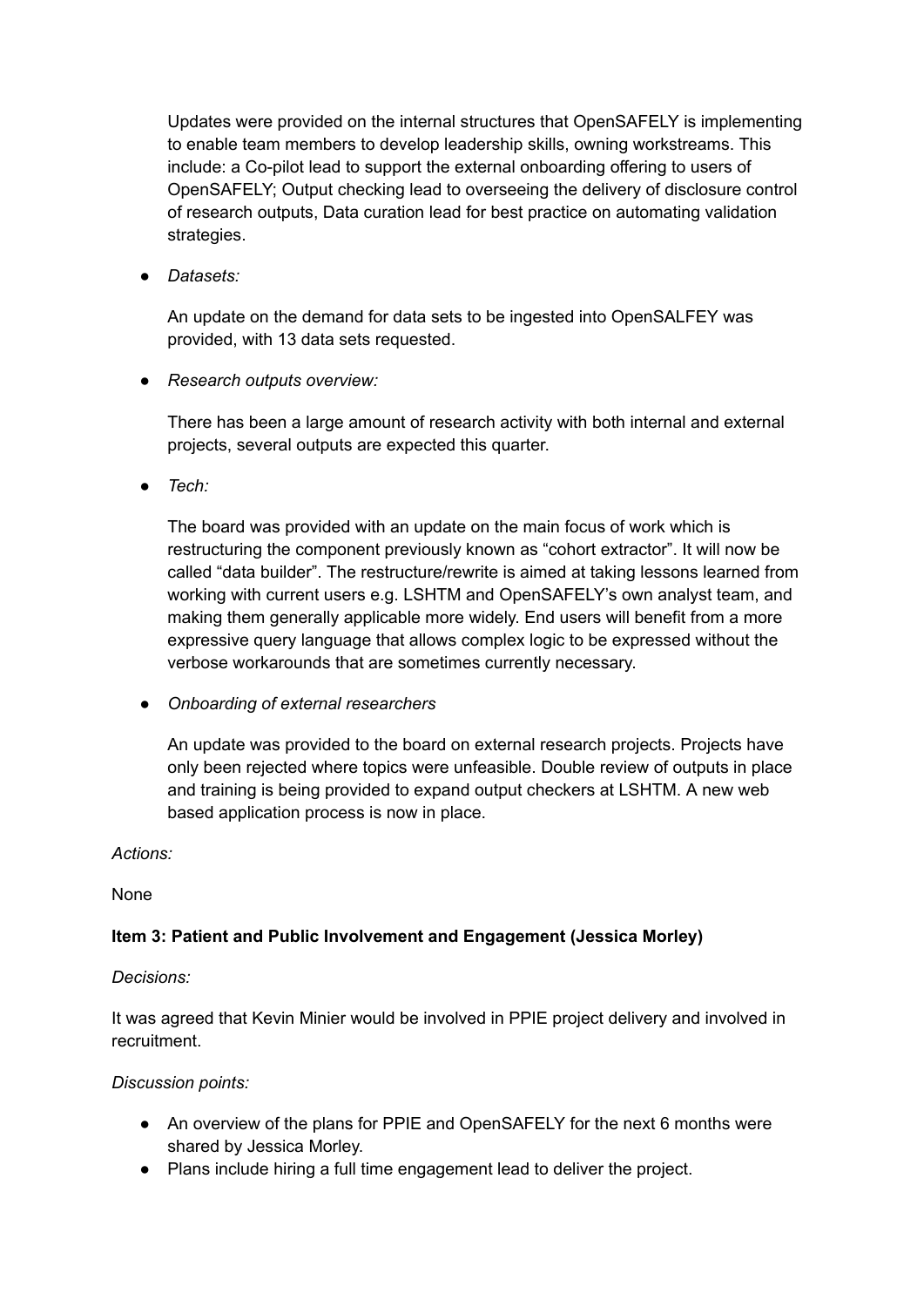- The board was very supportive of OpenSAFELY's PPIE plans.
- In response to a query from the board it was confirmed that the Digital Critical Friends network would be involved to ensure transparency and advise on linked data sets that are being brought into OpenSAFELY.
- Currently there is budget to deliver the project and will apply for future funding for specific projects.
- It was discussed that proactive work with charities was a good way of working with existing communities and will be explored further over the course of the year.
- It was discussed that there is a gap for deep PPIE and OpenSAFELY is looking for a good partner on this work.

## *Actions:*

- PPIE presentation to be circulated
- Agreed to align with Nicky Brassington and NHSX to share plans and ensure not duplicating effort as NHSX are creating a large PPIE programme and data strategy to ensure deeper ongoing engagement.
- Kevin Minier to be involved in PPIE delivery

## **Item 5 Open Discussion (Nigel Shadbolt)**

*Decisions:*

*None*

*Discussion points:*

## **KPIs**

- The board discussed what KPIs OpenSAFELY should use to measure performance and the best way to create KPIs.
- The current KPIs are based on the grant form the Wellcome Trust.
- It was agreed to have a short list of meaningful KPIs, based on what success looks like and overarching objectives.

## **Strategic direction & Modularation**

- The Board was asked for initial input into the future strategic direction of OpenSAFELY, in particular the option to separate out modules of OpenSAFELY
- The initial objectives of OpenSAFELY were to create a full open platform with good working documents.
- There is potential to separate out modules and make all features available to users, as well as data curation.
- This would create healthy competition in the system and provide users with a range of options.
- The board discussed the benefits and drawbacks of this approach and how the services offered might be linked back to brand names e.g OpenSAFELY credited if using all modules
- The board acknowledged any potential risk of this approach needed to be reviewed.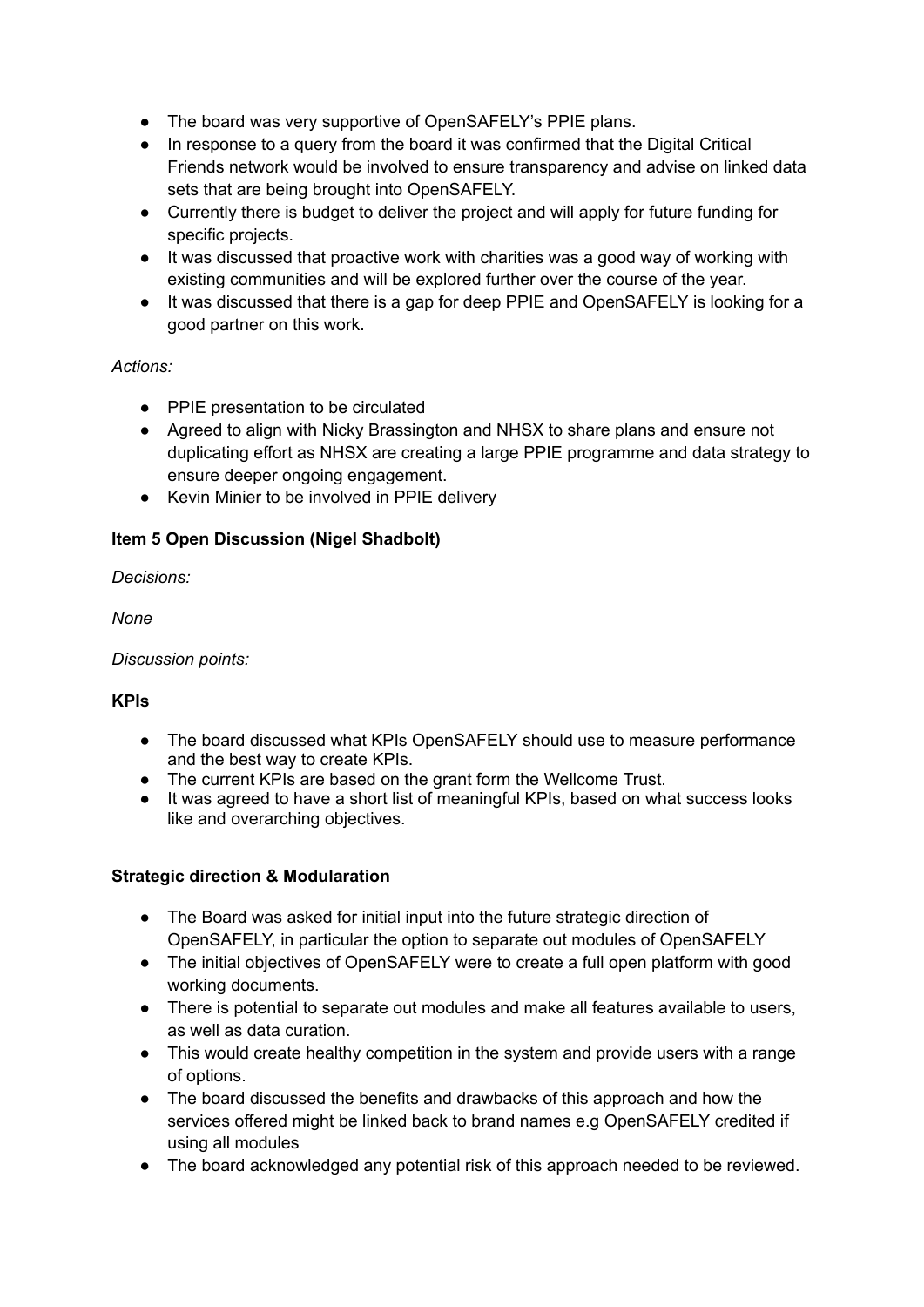#### *Actions:*

- Create a small set of goals that act as thoughtful measures as a trigger for further discussion and agreement
- A deep dive into OpenSAFELY's strategy and modularisation at new installations to be included at next board meeting including what OpenSAFELY is learning from external projects (provide notes in advance of meeting to support discussion)

#### **Actions**

| <b>Item</b> | <b>Action</b>                                                                                                                                                              | <b>Owner</b>         | <b>Status Notes</b> |
|-------------|----------------------------------------------------------------------------------------------------------------------------------------------------------------------------|----------------------|---------------------|
| 9           | Email board to arrange a<br>sub-committee meeting of members<br>interested in proposing KPIs.                                                                              | AM                   | <b>Closed</b>       |
| 10          | Draft a letter from Nigel and the<br>Board to key stakeholders to gain<br>support?                                                                                         | <b>BG</b>            | Open                |
| 11          | Approved project page to include<br>dashboard of internal<br>DataLab/LSHTM projects for January<br>2022 Board                                                              | AM                   | <b>Closed</b>       |
| 12          | Work with researchers to prepare a<br>lay summary of project<br>outcomes/benefits.                                                                                         | AM                   | <b>Closed</b>       |
| 13          | Provide the board with a PPIE<br>deepdive at the next board meeting                                                                                                        | <b>JM</b>            | <b>Closed</b>       |
| 14          | Provide the board with an update of<br>the online onboarding process at the<br>next board meeting                                                                          | <b>AM</b>            | <b>Closed</b>       |
| 15          | PPIE presentation to be circulated                                                                                                                                         | <b>JM</b>            | <b>Closed</b>       |
| 16          | Agreed to align with Nicky<br>Brassington and NHSX to share<br>plans and ensure not duplicating<br>effort as NHSX are creating a large<br>PPIE programme and data strategy | <b>NB&amp;</b><br>JM | <b>Closed</b>       |